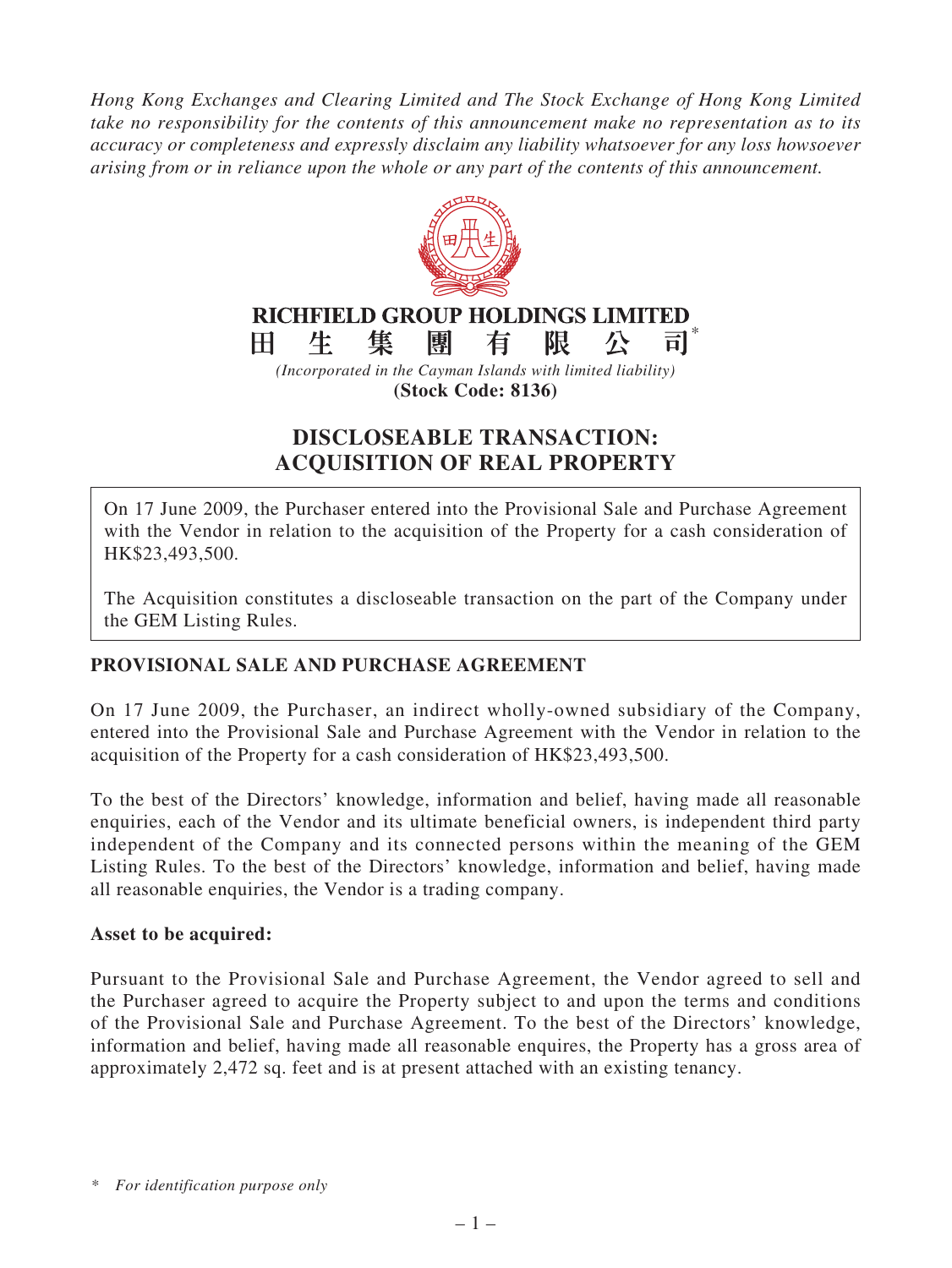To the best of the Directors' knowledge, information and belief, having made all reasonable enquiries, based on the information provided by the Vendor, the gross rental income received for the Property for the latest 19 months amount to approximately HK\$1,360,000.

The tenancy is to be expiring on 14 November 2009 with the rental fee of HK\$71,688 per month (exclusive of management fee, air-conditioning charge, government rates and government rent) with one year option to renew at market price from 15 November 2009 to 14 November 2010.

To the best of the Directors' knowledge, information and belief, having made all reasonable enquiries, each of the tenant and its ultimate beneficial owners, is independent third party independent of the Company and its connected persons within the meaning of the GEM Listing Rules.

#### **Consideration:**

The consideration for the Property is HK\$23,493,500 which will be settled by the Purchaser in cash in the following manner:

- (a) a sum of HK\$500,000, being the deposit and partial payment of the consideration which has been paid by the Purchaser to the Vendor upon signing of the Provisional Sale and Purchase Agreement;
- (b) a sum of HK\$1,000,000 being additional deposit and partial payment of the consideration which shall be paid by the Purchaser to the Vendor on or before 10 July 2009;
- (c) a sum of HK\$2,024,025 being further deposit and partial payment of the consideration which shall be paid to the Vendor's solicitors on or before 28 July 2009 as stakeholder who shall not release the said deposit to the Vendor unless it is proved to the satisfaction of the Purchaser's solicitors that the balance of the purchase price is sufficient to discharge the existing charge in respect of the Property; and
- (d) the balance of the consideration of HK\$19,969,475 shall be paid by the Purchaser to the Vendor on or before 12 November 2009.

The consideration for the Property, representing approximately HK\$9,504 per sq. feet, was arrived at after arm's length negotiations between the parties to the Provisional Sale and Purchase Agreement in normal commercial terms after having taken into account the market price of the Property where comparison is made based on market prices of comparable properties of similar size, character and location.

The Directors consider that the terms of the Provisional Sale and Purchase Agreement are fair and reasonable and in normal commercial terms and in the interests of the Company and the Shareholders as a whole.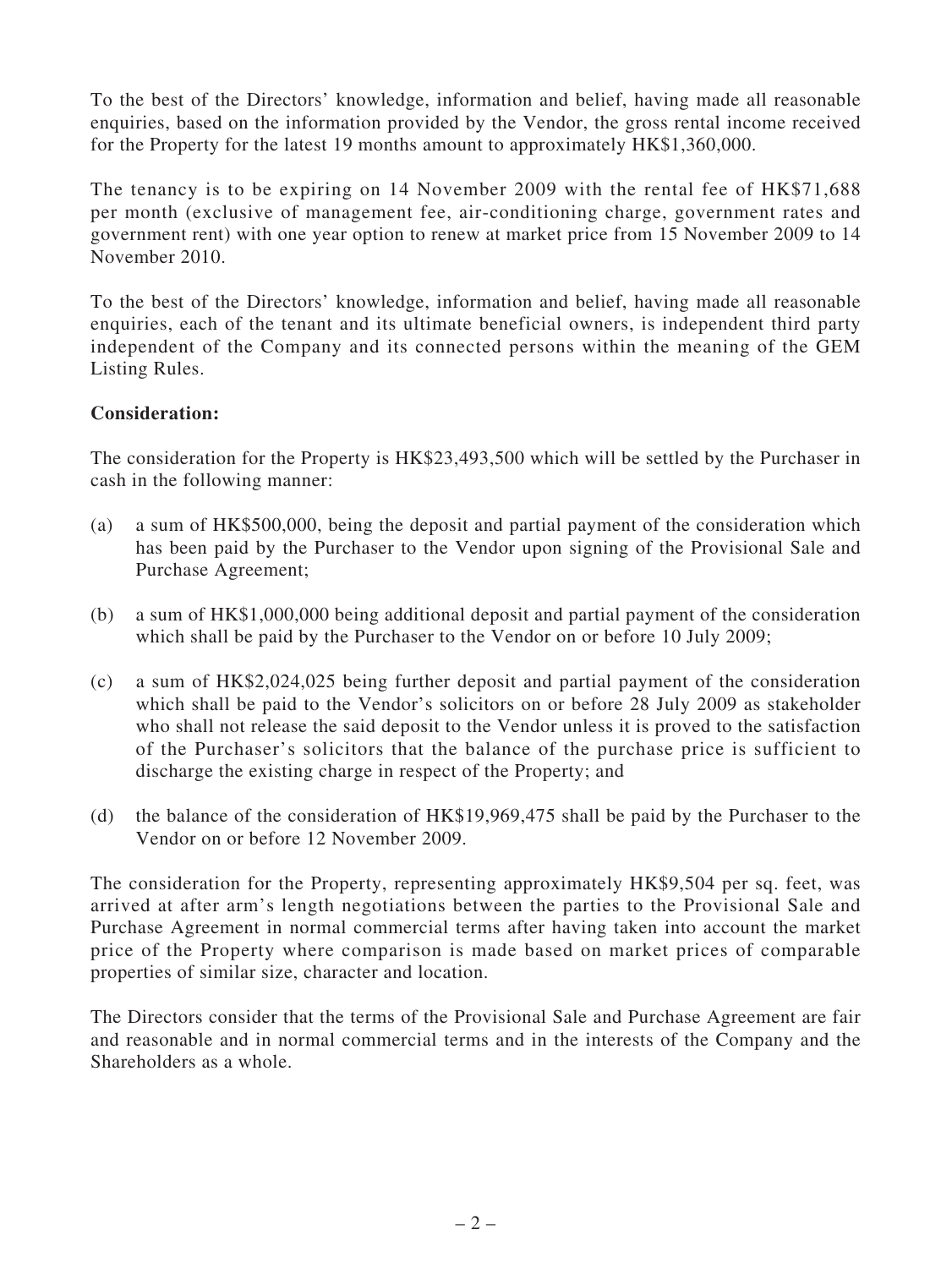## **Completion**

Completion shall take place on or before 12 November 2009. The Vendor shall on the completion of the Acquisition, transfer to the Purchaser all the rental deposit (paid by the tenant to the Vendor in respect of the tenancy to the Property).

## **REASON FOR THE ACQUISITION**

The Group is principally engaged in the provision of property brokerage services, carrying out schemes for property consolidation, assembly and redevelopment, property trading in Hong Kong, the trading of recycled computers and the trading of bags and accessories.

At present, the Group is leasing its office, upon completion of the Acquisition, the tenancy to the Property will be expired, the Group intends not to extend the tenancy with the tenant and use the Property as the office of the Group companies. The Acquisition will enable the Group to have its own place of business thereby avoiding any increase in rental expenses from leasing of property in the long run.

#### **GENERAL**

The Acquisition constitutes a discloseable transaction on the part of the Company under the GEM Listing Rules.

### **DEFINITIONS**

The following expressions have the following meanings in this announcement.

| "Acquisition" | the acquisition of the Property subject to and upon<br>the terms and conditions of the Provisional Sale and<br>Purchase Agreement                                      |
|---------------|------------------------------------------------------------------------------------------------------------------------------------------------------------------------|
| "Board"       | the board of Directors from time to time                                                                                                                               |
| "Company"     | Richfield Group Holdings Limited, a company<br>incorporated in the Cayman Islands with limited<br>liability and the issued shares of which are listed on<br><b>GEM</b> |
| "Completion"  | completion of the Acquisition in accordance with<br>the terms and conditions of the sale and purchase<br>agreement to be entered into                                  |
| "Director(s)" | the director(s), including the independent non-<br>executive directors of the Company from time to time                                                                |
| "Group"       | the Company and its subsidiaries from time to time                                                                                                                     |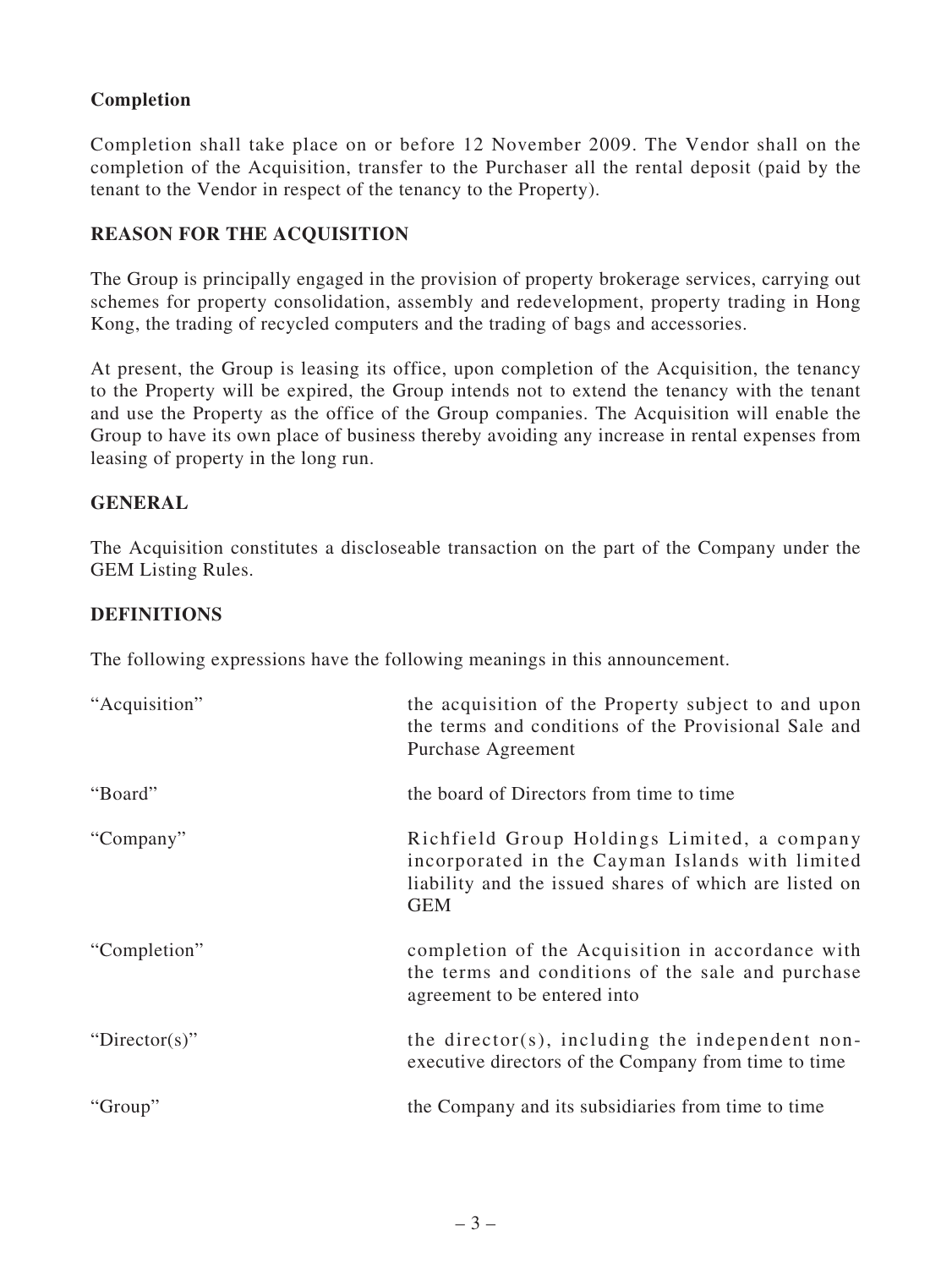| "GEM"                                         | the Growth Enterprise Market of the Stock Exchange                                                                                                                |
|-----------------------------------------------|-------------------------------------------------------------------------------------------------------------------------------------------------------------------|
| "GEM Listing Rules"                           | the Rules Governing the Listing of Securities on GEM                                                                                                              |
| "Hong Kong"                                   | the Hong Kong Special Administrative Region of the<br>People's Republic of China                                                                                  |
| "Property"                                    | Office no. 1207 on 12/F of Tower 2 Silvercord, No. 30<br>Canton Road, Kowloon, Hong Kong                                                                          |
| "Purchaser"                                   | Sunrich Management Limited, a company incorporated<br>in the British Virgin Islands with limited liability, an<br>indirect wholly-owned subsidiary of the Company |
| "Provisional Sale and Purchase"<br>Agreement" | the provisional agreement for sale and purchase of the<br>Property dated 17 June 2009 and entered into between<br>the Purchaser and the Vendor                    |
| "Shareholder(s)"                              | the holder(s) of the Share(s) from time to time                                                                                                                   |
| "Share $(s)$ "                                | ordinary share(s) of HK\$0.01 each in the share capital<br>of the Company                                                                                         |
| "Stock Exchange"                              | The Stock Exchange of Hong Kong Limited                                                                                                                           |
| "Vendor"                                      | Gloss Fortune Company Limited, a company<br>incorporated in Hong Kong with limited liability, the<br>beneficial owner of the Property                             |
| "HK\$"                                        | Hong Kong dollars, the lawful currency of Hong Kong                                                                                                               |
| "sq. feet"                                    | square feet                                                                                                                                                       |
|                                               | By order of the board of directors of<br>RICHFIELD GROUP HOLDINGS LIMITED<br>Pong Wai San, Wilson                                                                 |

*Executive Director*

Hong Kong, 17 June 2009